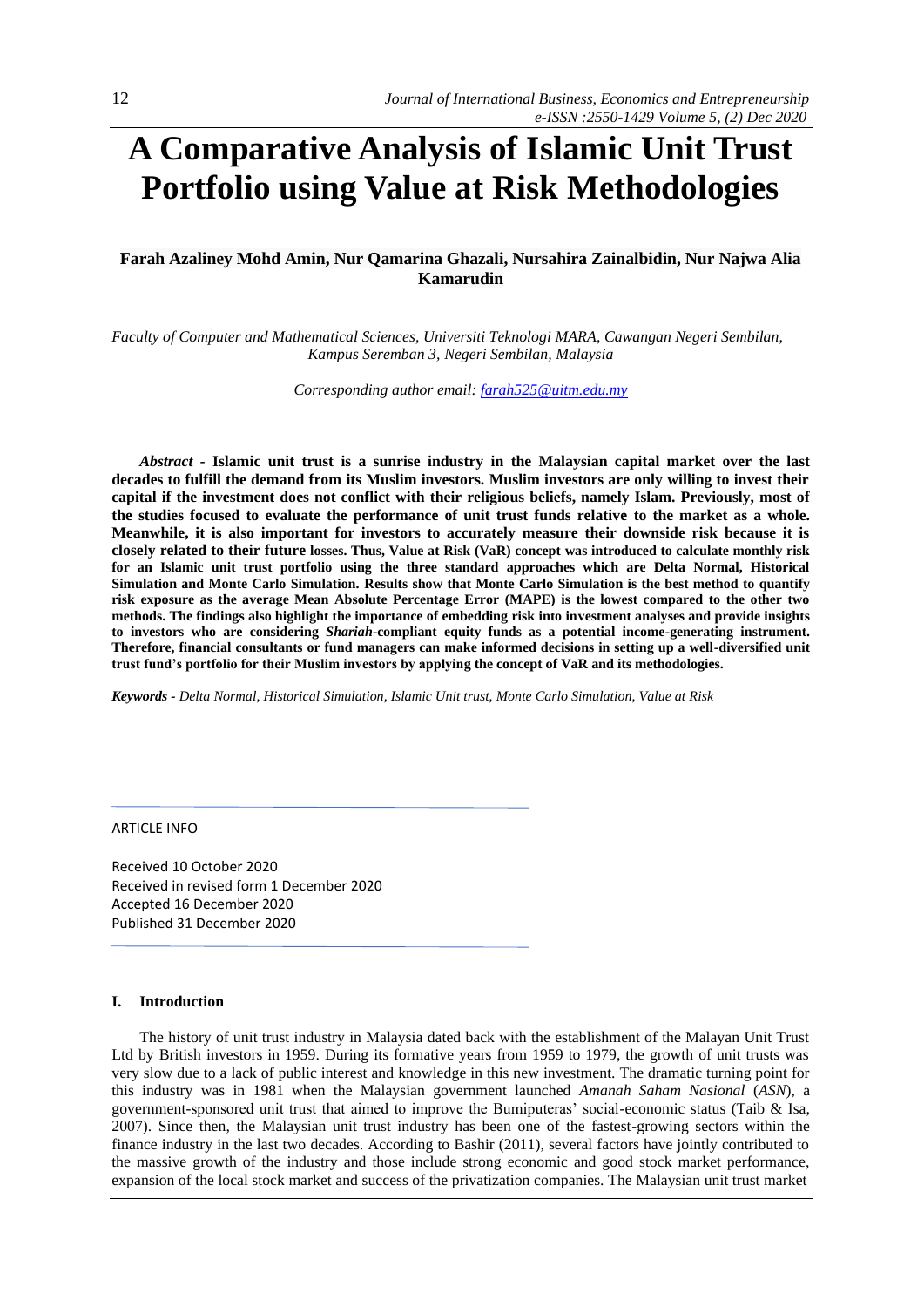offers various types of funds available for investors to invest in a well-diversified portfolio such as bond fund, balance fund, fixed income fund as well as equity fund. The fact that the Malaysian capital market is functioning based on interest (*riba),* ambiguity *(gharar)* and gambling (*maisir)*; it is not surprising that many of the instruments products, which are available to conventional products are not available to Islamic funds. Besides, during the funds screening process, the companies whose core activities include pork-related products, alcohol, gambling, pornography, conventional banking and entertainment-related products and services like music, cinema and hotels are also excluded.

Initially, Tabung Amanah Bakti (Malaysia Security Fund) launched on 19th. May, 1971 was the pioneer of Islamic unit trust with Asia Unit Trust Berhad as its fund manager (Ahmad & Haron, 2003). Given the increasing demand from Muslim investors, therefore has prompted the Malaysian government to introduce various *Shariah*-compliant investment vehicles in Islamic Capital Market (ICM). For example, *Sukuk*, *Shariah*compliant securities, Islamic unit trust funds and Islamic real estate investment trusts or I-REITs as listed on Bursa Malaysia. In May 1996, Securities Commission Malaysia (SCM) established a *Shariah* Advisory Council (SAC) to monitor and ensure that the transactions of the ICM are managed in compliance with *Shariah* principles (Islamic law as revealed in the Quran and Sunnah). Twice a year since June 1997, SAC would have published a public report on the list of *Shariah*-compliant securities for Bursa Malaysia (Morni, Iskandar & Banchit, 2019). Islamic funds are relatively new as compared to conventional funds. Within Islamic investment funds, the equity funds market is one of the fastest-growing sectors. According to Bursa Malaysia estimates, 36% of the total listed Islamic equity funds are in this country (Sadeghi, 2008). Thus, the existence of Islamic unit trust allows Muslim investors to invest in a well-diversified *Shariah*-compliant portfolio. Given the increasing popularity of unit trust funds, the findings of this study would certainly provide valuable insights for Muslim investors to consider it as an ideal long term investment instrument to increase their passive income and gain various benefits such as portfolio diversification, liquidity, professional management and risk minimization (Abdullah & Abdullah, 2015).

## 1.1 Problem statement

Unit trusts and mutual funds synonymously refer to professionally managed investment funds is an unending area of interest for both investors as well as fund managers. Hence, this topic is well researched by academicians over the years. Based on Mean-Variance framework, a set of standard performance measures of Sharpe (1966), Treynor (1965) and Jensen (1968) are widely used to evaluate the performance of unit trust funds relative to the targeted market indexes as benchmarks. Recently, Abdullah and Shari (2019) examine the performance between 31 fixed incomes and 57 equity unit trust funds from 2006 to 2012. Gallo, Apilado and Kolari (1996) showed that banks' profitability can be significantly improved if they consistently deliver topperforming funds. Meanwhile in finance, risk is defined as the uncertainty or the probability that the actual (realised) return will deviate from the future (expected) return. Generally, the risk level of an investment is directly correlated with the future returns to be earned by investors whereby the higher the risk, the higher the returns. However, a risk-averse investor still feels intimidated by the risk and wish to minimize the amount of losses expected in the future. This type of investor would have preferred lower returns with known risks rather than higher returns with unknown risks.

Since unit trust cannot be classified as a fully risk-free asset, standard deviation is one of the earliest popular methods used to measure its investment risk. Statistically, standard deviation which is an absolute measure of variability indicates that the larger standard deviation, the higher the risk assumed by the portfolio and vice versa. Furthermore, the measurement of the standard deviation in investment is also known as volatility. Volatility measures the variation of the asset's prices over time (Yusof & Majid, 2006). In the current situation, standard deviation is insufficient to describe the total loss of a portfolio because it does not only penalize the downward deviation (losses) but also the upward deviation (profits). In general, all investors don't like negative volatility but they do like positive and upward volatility. Therefore, standard deviation is not consistent with the investor's actual perception that wishes to minimize only the downside risk (Jaaman, Lam & Isa, 2011). Hence, a measurement technique that could consider only negative volatility and effective in determining the maximum loss of a portfolio is appropriate especially for risk-averse investors.

#### 1.2 Contribution of the study

In recent years, downside risk measures such as Value at Risk have been proposed as a new approach for measuring risk of portfolio and to overcome the deficiencies of standard deviation (Emmer, Kratz & Tasche, 2015). According to Jorion (2007), VaR can be defined as follows: "the worst expected loss over a given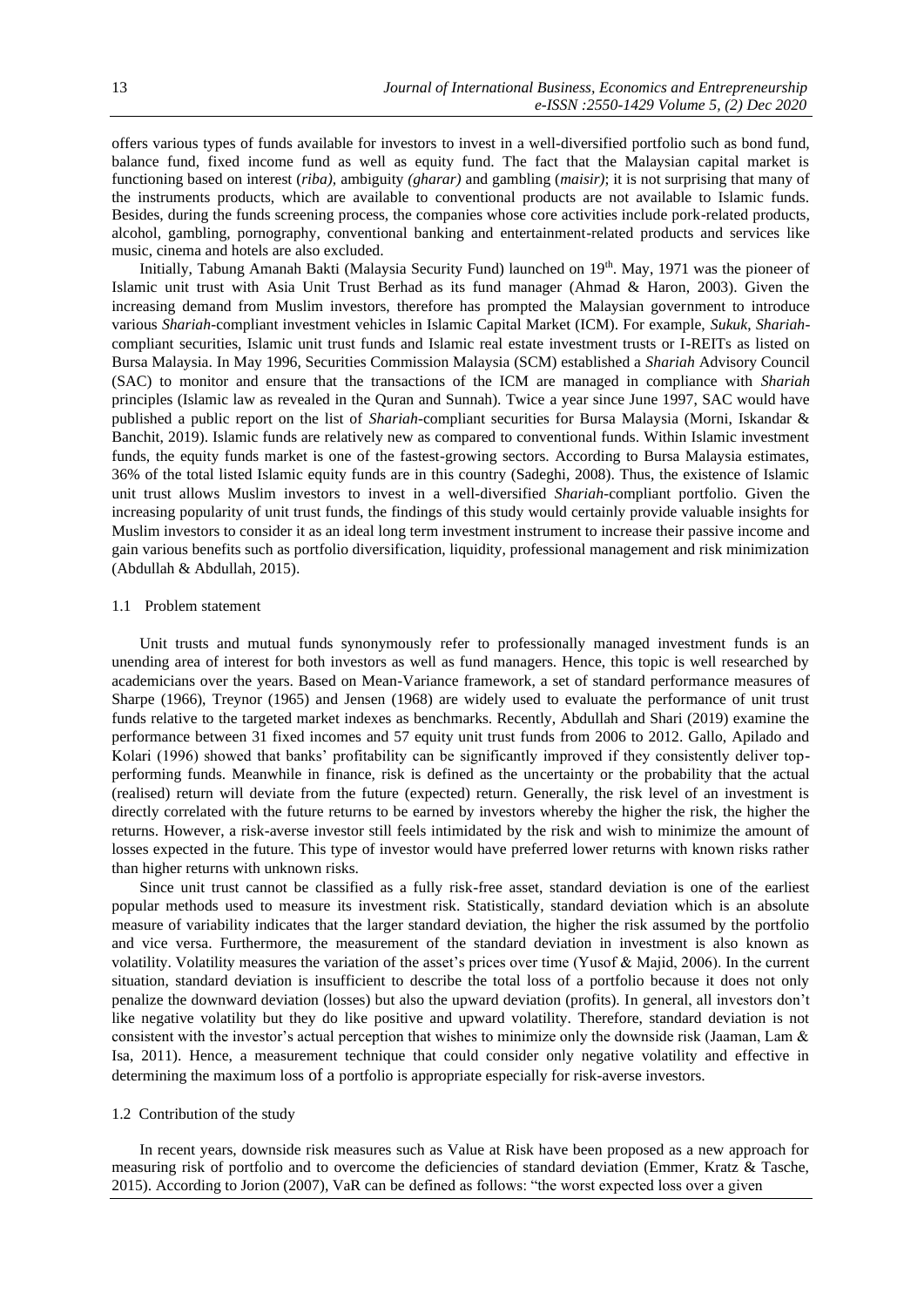horizon under normal market conditions at a given level of confidence". Essentially, there are three key elements to describe the Value at Risk; a holding period, the dollar amount of loss and confidence level. The choice of holding period and the confidence level should be chosen depending on the overall goal of risk measurement. However, a shorter holding period is more desirable because it is easier to maintain the assumption that the content in the portfolio is unchanged over a defined period. Moreover, there are few confidence levels are often used: 90%, 95% or 99% which represents the probability that actual losses will not exceed the given VaR value. Thus, VaR is a probabilistic measure and is not certain because the actual losses can be much greater depending on the heaviness or fatness of the tail of the loss distribution (Čorkalo, 2011). The current study attempts to highlight the importance of VaR as a measure of 'downside risk' for unit trust funds, an aspect which is completely ignored for performance reporting in Malaysia's context. The concept of Value at Risk as a single risk measure summarizing all sources of downward risk has gained popularity among bankers, portfolio managers and other market practitioners. The contribution of this paper is twofold. First, this study intends to apply VaR measure at 95% confidence level on estimating risk for a portfolio of Islamic equity funds using three standard approaches: Delta Normal also known as Variance-Covariance, the Historical Simulation and Monte Carlo Simulation. Second, this study also attempts to identify the best approach by comparing the accuracy using the Absolute Maximum Percentage Error (MAPE).

#### **II. Literature Review**

There are vast numbers of literature that had focused on the analysis of the overall performance evaluated based on the standard measures known as Sharpe, Treynor and Jensen Alpha Indices. Since mutual funds face competition from various alternatives, thus the empirical evidence shows that either international or domestic funds performance was generally not impressive. Early studies in the U.S done by Sharpe (1966), Treynor and Mazuy (1966), Jensen (1968) and Carlson (1970) reported that more than 60 percent of funds did not match their market performance and the rest shows inconsistent performance. This finding is consistent with McDonald (1974) who showed that the majority from the funds observed in the study also underperformed the New York Stock Exchange (NYSE) index.

In regards to performance studies conducted on the Malaysian unit trust industry, Bursa Malaysia has provided seven market benchmark indices as proxies for the market. Due to this, the most commonly employed are Kuala Lumpur Composite Index (KLCI) for the conventional funds while the Islamic funds used Kuala Lumpur Shariah Index (KLSI). Theoretically, it is important to select the most appropriate market benchmark since it should reflect the investment characteristics of the evaluated fund (Low, 2007). It is also supported by Leong and Aw (1997) that examined the sensitivity of fund performance to different benchmark, namely KLCI and Kuala Lumpur Main Board All Share Index (EMAS). Their study reveals that more funds exhibit superior performance than the market when EMAS Index was used. Collectively, the results conveyed from prior researches provide further evidence that on average Malaysia's unit trust investing locally also was not able to outperform the chosen market index (Mohamad & Nassir 1995; Tan, 1995; Low & Ghazali, 2005, 2007).

It can be observed that there is an increasing number of studies conducted to compare the performances between conventional and Islamic unit trust funds in Malaysia. The findings by Ahmad and Haron (2003), Bashir and Nawang (2011) proved that sometimes Islamic or conventional unit trust funds can be better for that certain period because it varies according to the market condition. This finding is consistent with previous studies by Abdullah, Hassan and Mohamad (2007), Elfakhani, Hassan and Sidani (2005) indicated that Islamic funds tend to outperform the market in bearish economic conditions trends while, conventional funds showed better performance than Islamic funds during bullish economic periods. Later, Mansor and Bhatti (2011) denotes that there is a highly strong correlation between the Islamic and Conventional unit trust portfolios with the market portfolio, indicating that market trend has direct impact to the development of the equity market in the Malaysian mutual funds industry. In contrast, their findings also reveal that, on average, both returns performance of the Islamic and Conventional mutual funds' portfolios are higher than the KLCI index from January 1996 to April 2009. However, Islamic funds seemed to have lower risks than conventional funds (Ahmad & Haron, 2003). The lower risk associated with Islamic unit trusts and their ability to be less affected during pessimistic economic trends also had contributed to the increase in its demand. Hence, Abdullah et. al (2007) also recommends that either Muslim or non-Muslim investors should consider Islamic mutual funds during slow market conditions.

Initially, Deb and Banarjee (2009), Sahi, Pahuja and Dogra (2013), Tehrani, Mohammadi and Nejadolhosseini (2014) highlighted the importance of VaR as a measure of 'downside risk'. It is important for fund managers to accurately quantifying market risk because putting a value or price on risk, will help an investor to decide whether a risk is worth taking (Billio & Pelizzon, 2000; Amin, Yahya, Ibrahim & Kamari, 2018). Deb and Banerjee (2009) analyzed weekly VaRs for 349 Indian equity mutual funds from 1999 to 2014. The study used three parametric models namely Moving Average (MA), exponentially weighted MA (EWMA),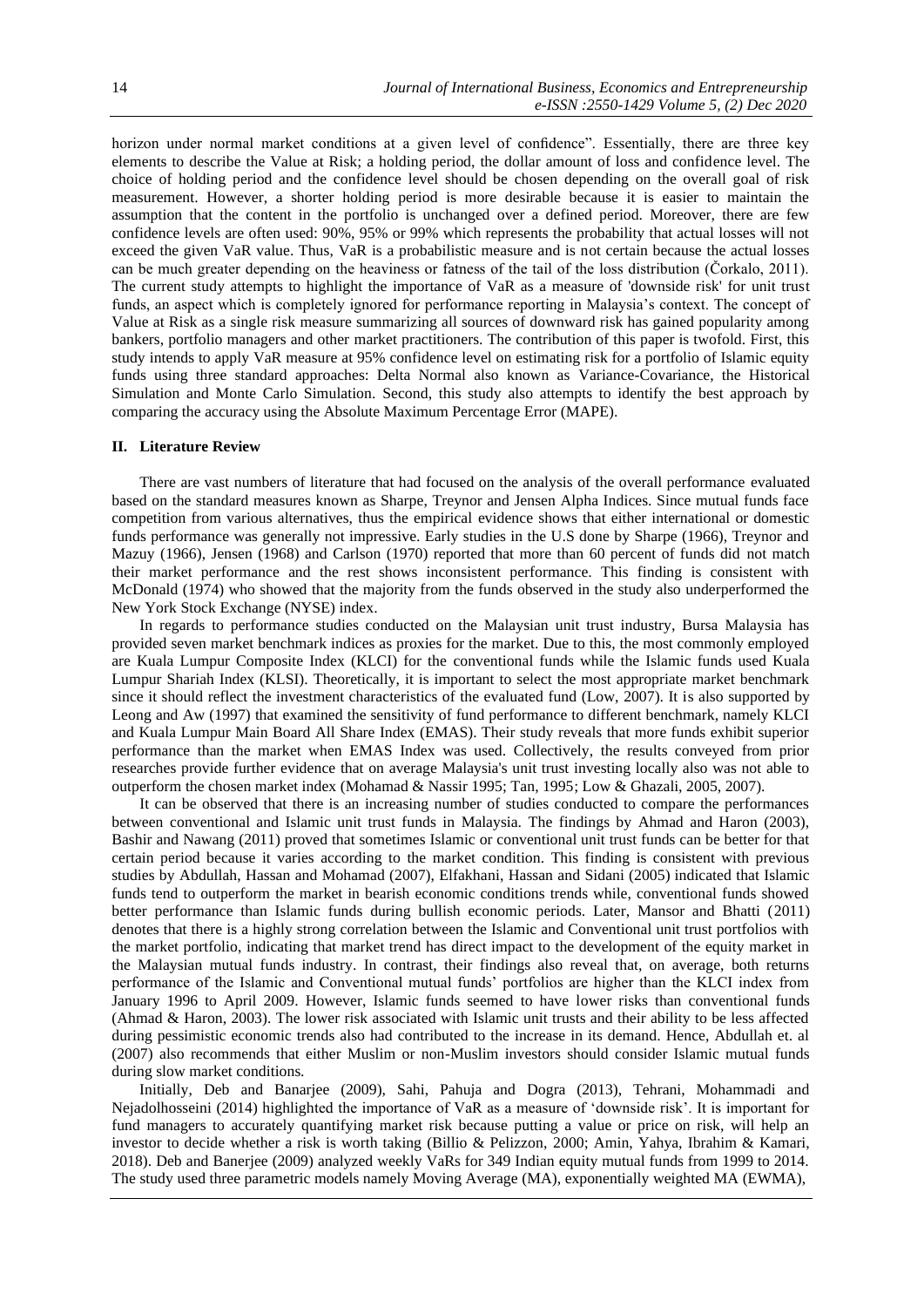GARCH (1,1) and a non-parametric model, Historical Simulation (HS). Overall, the results showed that the Indian equity mutual funds exhibit considerable downside risk during the chosen period and GARCH (1,1) seems to be the most robust of the models. Sahi et al. (2013) compare the performance between 20 open-ended public and private sector mutual funds from 2009 to 2012. The study implements VaR methods such as Historical Simulation approach, Normal Value at Risk and Modified Value at Risk. The result revealed that the entire Indian mutual fund industry has suffered losses during the last three years of the post-recession period. To add on to the literature, Tehrani et al. (2014) addressed the measurement of one-day-ahead Value at Risk (VaR) of Iranian mutual funds using GARCH, a parametric method and Monte Carlo Simulation, a non-parametric method. The Kupiec backtesting results showed that both methods enjoy a high level of accuracy but Monte Carlo simulation produced better results. Furthermore, the adjusted Sharpe ratio using VaR was used to investigate the performance evaluation of the selected Iranian mutual funds. Recently, Naveed et al. (2020) used various measures such as downside beta, relative beta, Value at Risk and expected shortfall to analyses the downside risk between Islamic and conventional funds in Pakistan. The results of this study also clearly show that Islamic funds have a lower risk as compared to conventional funds. Therefore, risk-averse investors are strongly encouraged to invest in *Shariah*-compliant funds.

In Malaysia, there is very limited evidence on measuring risk for Islamic unit trust portfolio using Value at Risk (VaR)-based approach. To the best of our knowledge, only a single study was done by Zakaria and Jaffar (2016) to predict the future VaR of listed stocks in *Shariah*-compliant equity funds. The findings show that the forecast price of unit trust funds and all stocks in the fund portfolio using the Geometric Brownian Motion (GBM) model are highly accurate. Although there are numerous approaches to calculate VaR, this study intends to widen the existing thread of literature by further measuring the monthly 'downside risk' of Islamic equity fund under normal market conditions using three proposed approaches consist of Delta Normal, Historical Simulation and Monte Carlo Simulation.

# **III. Research methodology**

Based on VaR measure of Jorion (2007), this study intends to estimate the downside risk for a hypothetical portfolio consists of eight Islamic equity funds listed on CIMB Principal Management website, https://www.principal.com.my/ as shown in Table 1 below. The historical data comprises monthly Net Asset Value, commonly referred to as NAV were collected from October 2015 until September 2018 for the analysis.

| No. | <b>CIMB Islamic Equity Unit Trust Fund</b>   | <b>Symbol</b>  |
|-----|----------------------------------------------|----------------|
|     | Islamic Al-Azzam Equity Fund                 | <b>IAAEF</b>   |
| 2   | Islamic Asia Pacific Equity Fund             | <b>IAPEF</b>   |
| 3   | Islamic DALI Asia Pacific Equity Growth Fund | <b>IDAPEGF</b> |
| 4   | <b>Islamic DALI Equity Fund</b>              | <b>IDEF</b>    |
| 5   | Islamic DALI Equity Growth Fund              | <b>IDEGF</b>   |
| 6   | Islamic DALI Equity Theme Fund               | <b>IDETF</b>   |
|     | Islamic Equity Aggressive Fund               | <b>IEAF</b>    |
| 8   | Islamic Small Cap Fund                       | <b>ISCF</b>    |

#### **Table 1: List of Islamic Equity Unit Trust Fund in CIMB**

#### 3.1 Delta Normal

 Delta Normal is also known as Variance –Covariance approach is a parametric method where the distributional assumption made is that the daily geometric returns of the market variables are multivariate normally distributed with mean return zero (Bohdalová, 2007). The initial step is to calculate the daily rate of return,  $R_t$ <sub>r</sub> of the portfolio for each month for each unit trust fund is given by

$$
R_t = \frac{NAV_t - NAV_{t-1}}{NAV_{t-1}}
$$
\n<sup>(1)</sup>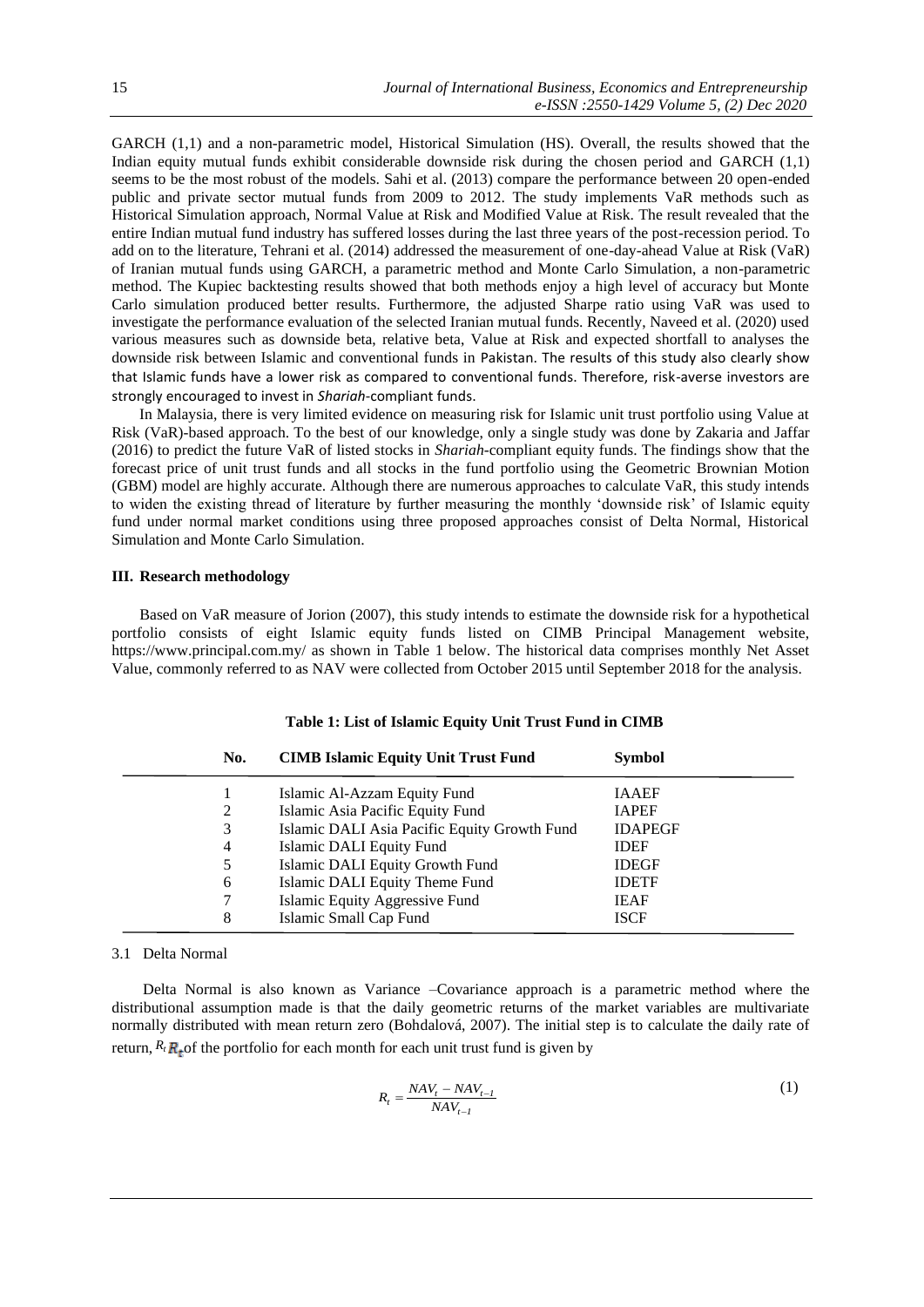where  ${}^{NA}V_t M A V_t$  is the closed price for day-*t* and  ${}^{NA}V_{t-1} N A V_{t-1}$  is the closed price for the day  $t-1$ . Next, the weightage for every unit trust fund on the portfolio,  $W_i$  is given as follows

$$
W_i = \frac{P_i}{P_0}; \quad i = 1, 2, 3, \dots, N
$$
 (2)

where  $P_0$   $P_0$  is the total investment for all portfolio and  $P_i$   $P_i$  is the total investment for every *i*-th fund. This study assumes that we have RM 80,000 for investment and the respective weight for each Islamic equity fund is 1/8

since they are equally weighted in this portfolio. The variance of the total portfolio,  $\sigma_p^2$  is given by

$$
\sigma_p^2 = W^T \Sigma W \tag{3}
$$

where *W* is a vector of absolute weight for each unit trust fund in the portfolio,  $W^T W^T$  is transpose of the weightage vector and Σ denotes Variance-Covariance matrix. A Variance-Covariance matrix is a square matrix that contains the variances and covariance associated with a pair of funds considered in this study. As an example, the 8×8 Variance-Covariance matrix,  $\Sigma$  was constructed based on the monthly rate of return in March, 2018 using Equation (1).

|            |                                                                        | IAAEF IAPEF IDAPEGF IDEF IDEGF IDETF IEAF ISCF                                                                                  |  |  |  |
|------------|------------------------------------------------------------------------|---------------------------------------------------------------------------------------------------------------------------------|--|--|--|
|            |                                                                        | IAAEF 0.0014 0.0010 0.0010 0.0010 0.0012 0.0012 0.0014 0.0018                                                                   |  |  |  |
|            |                                                                        | $IAPEF$   0.0010 0.0026 0.0020 0.0012 0.0008 0.0009 0.0010 0.0017                                                               |  |  |  |
|            | $IDAPEGF   0.0010 0.0020 0.0016 0.0011 0.0008 0.0008 0.0009 0.0015$    |                                                                                                                                 |  |  |  |
| $\Sigma =$ | IDEF    0.0010  0.0012  0.0011  0.0009  0.0009  0.0009  0.0010  0.0013 |                                                                                                                                 |  |  |  |
|            | $IDEGF$ 0.0012 0.0008 0.0008 0.0009 0.0011 0.0011 0.0011 0.0015        |                                                                                                                                 |  |  |  |
|            |                                                                        | $IDETF \,   \, 0.0012 \,   \, 0.0009 \,   \, 0.0008 \,   \, 0.0009 \,   \, 0.0011 \,   \, 0.0011 \,   \, 0.0011 \,   \, 0.0015$ |  |  |  |
|            |                                                                        | IEAF   0.0014 0.0010 0.0009 0.0010 0.0011 0.0011 0.0013 0.0017                                                                  |  |  |  |
|            |                                                                        | ISCF 0.0018 0.0017 0.0015 0.0013 0.0015 0.0015 0.0017 0.0028                                                                    |  |  |  |

Figure 1: Example of Matrix Variance-Covariance

Finally, VaR using Delta Normal is given by the following formula

$$
\alpha \sigma_p P_0 = \alpha \sqrt{W^T \Sigma W} P_0 \tag{4}
$$

where  $\alpha$  is the level of significance in the standard normal curve that corresponds to  $(1-c)$  if  $c$  is the selected

confidence level,  $\sigma_p$  denotes the standard deviation and  $P_0$  denotes the total investment. In this study,  $\alpha$  is 1.6449 was obtained by the command of NORMSINV (0.95) in Excel. Hence, by using Equation (4), Value at Risk (VaR) at 95% confidence level in March 2018 is given by 1.6449 \* 0.0353 \* RM 80, 000. Therefore, at 95% confidence level the maximum loss expected to be incurred in March 2018 is RM 4,648 in normal market conditions.

## 3.2 Historical Simulation

Historical Simulation is the most widely implemented non-parametric approach that eliminates the need to estimate parameters such as means, standard deviation and correlation coefficients. The essence of this approach is based on the underlying assumption that the near future will be sufficiently similar to the recent past for us to be able to use the data from the recent past to forecast the risk in the near future (Abad, Benito & López, 2014). Thus, the observed historical distribution is the best approximation of future uncertainty.

As an example, this study will use the historical rate of returns empirical distribution in February 2018 to approximate Value at Risk for March 2018 that correspond to the 95% probability.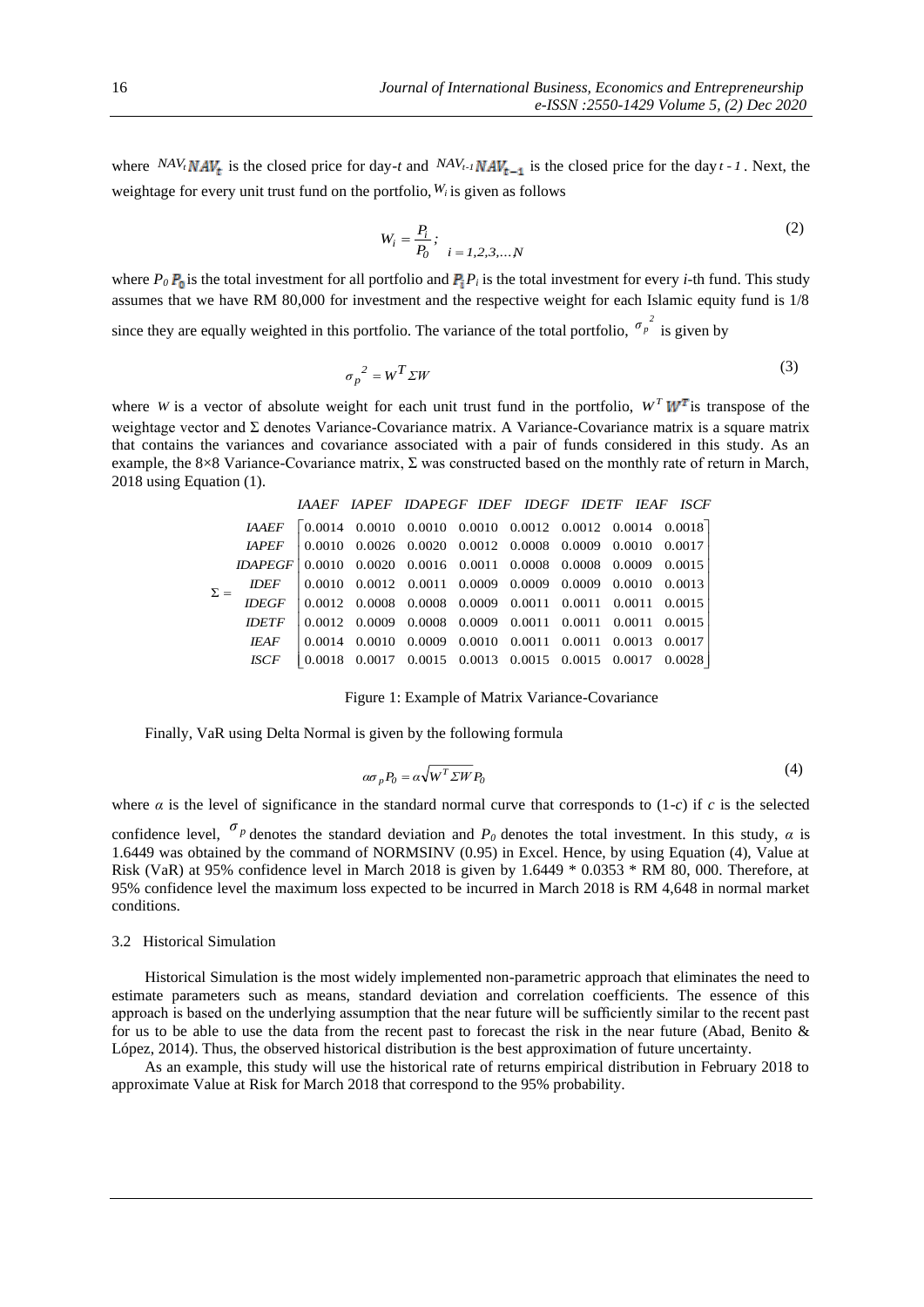

Figure 2: Histogram in March 2018 using the historical rate of returns

Observed that, to determine VaR at 95% confidence level, the focus will be on the left tail which is 5% from the total observation in the distribution. From Fig. 2 above, the VaR at 95% confidence level is -0.0169. Since VaR can be any monetary value, the observed risk needs to be multiplied with the total investment 0.0169 x RM 80,000 = RM 1,352. Notice that, we drop the minus sign because VaR is referred to as a loss. Therefore, at 95% confidence level the largest loss that is expected to be incurred in March 2018 for this particular portfolio is RM 1,352 in normal market conditions.

## 3.3 Monte Carlo Simulation

 Monte Carlo Simulation method is similar to Historical Simulation. Linsmeier and Pearson (2000) stated that the main difference is Historical simulation uses historical data to observe the real-time data changes in the market for that certain period. In contrast, Monte Carlo Simulation uses a random number generator to simulate the potential future changes in asset values.

In this study, the Geometric Random Walk model is used to generate a series of the simulated future price for each unit trust fund is defined by the formula

$$
P(t) = P(0)e^{\left(\mu - \frac{\sigma^2}{2}\right)t + \sigma\sqrt{t}Z}
$$
\n<sup>(5)</sup>

where  $P(t)$  is the future price of the unit trust price for time *t*,  $P(0)$  is the current stock price,  $\mu$  is the drift parameter,  $\sigma^2$  is the volatility, *T* is the time delay and *Z* denotes a standard normal distribution.

 The Monte Carlo Simulation of 1,000 potential future prices is then performed using @RISK an add-in software in Excel. Next, the rate of return is calculated using Equation (1) and a histogram is then plotted. Figure 2 below shows an example of a histogram consist of 1,000 data of the predicted rate of return for the unit trust fund in March 2018.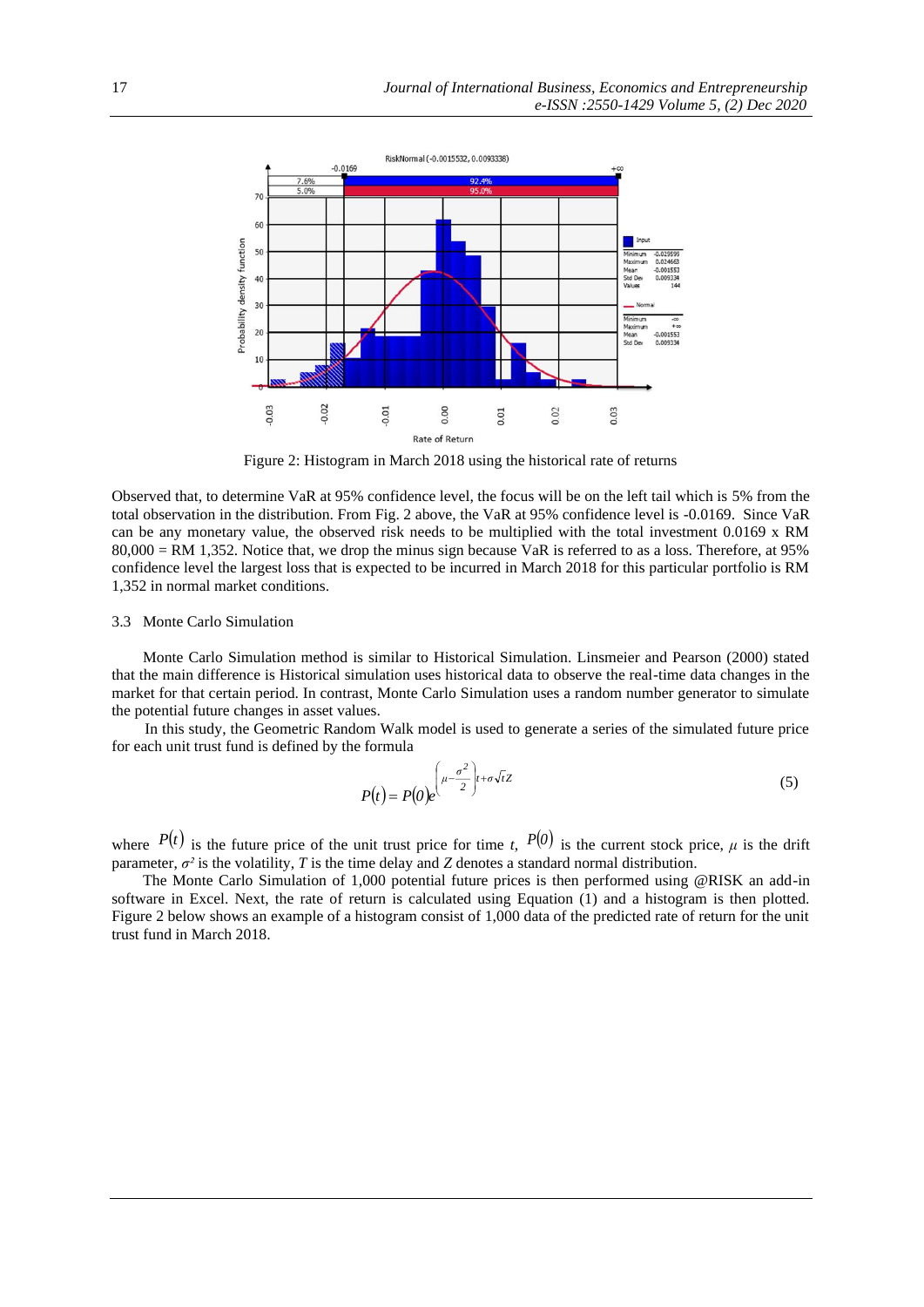

Figure 3: Histogram in March 2018 using the predicted rate of return

In Fig. 3, VaR is -0.0092. Next, the observed risk is then multiplied with the total investment of 0.0092 x RM  $80,000 = \text{RM } 736$ . Again, we drop the minus sign in the calculation. Hence, the worst expected loss at 95% confidence level in March 2018 is RM 736 in normal market conditions.

# **IV. Results and Findings**

This study focuses to calculate Value at Risk (VaR) at 95% confidence level using three standard approaches which are Delta Normal, Historical Simulation and Monte Carlo Simulation. The results obtained are then verified with the Actual Value at Risk for each consecutive month from October 2015 until September 2018. For comparison purposes, Table 2 below reports the expected maximum loss for a portfolio of unit trust fund RM 80,000 (in RM) for each consecutive month over three years.

**Table 2: Comparison between VaR Approaches and Actual VaR (in RM)**

| Value at Risk (RM)                                                                 |               |                   |                   |                      |  |  |
|------------------------------------------------------------------------------------|---------------|-------------------|-------------------|----------------------|--|--|
| <b>Method</b><br><b>Delta</b><br><b>Historical</b><br><b>Monte Carlo</b><br>Actual |               |                   |                   |                      |  |  |
| Month                                                                              | <b>Normal</b> | <b>Simulation</b> | <b>Simulation</b> | <b>Value at Risk</b> |  |  |
| October 2015                                                                       | 1912          | 1470              | 1250              | 1244                 |  |  |
| November 2015                                                                      | 1588          | 1499              | 1296              | 1325                 |  |  |
| December 2015                                                                      | 1132          | 1655              | 1550              | 1576                 |  |  |
| January 2016                                                                       | 1298          | 1074              | 1042              | 1066                 |  |  |
| February 2016                                                                      | 1776          | 1460              | 1353              | 1342                 |  |  |
| <b>March 2016</b>                                                                  | 1431          | 916               | 996               | 989                  |  |  |
| April 2016                                                                         | 1654          | 1788              | 1855              | 1867                 |  |  |
| May 2016                                                                           | 1488          | 1372              | 1298              | 1305                 |  |  |
| June 2016                                                                          | 1427          | 1252              | 1300              | 1279                 |  |  |
| <b>July 2016</b>                                                                   | 1742          | 1550              | 1559              | 1536                 |  |  |
| August 2016                                                                        | 1996          | 1788              | 1861              | 1855                 |  |  |
| September 2016                                                                     | 1175          | 1091              | 996               | 1068                 |  |  |
| October 2016                                                                       | 1042          | 970               | 941               | 934                  |  |  |
| November 2016                                                                      | 2118          | 1802              | 1828              | 1841                 |  |  |
| December 2016                                                                      | 935           | 595               | 488               | 476                  |  |  |
| January 2017                                                                       | 1204          | 967               | 877               | 905                  |  |  |
| February 2017                                                                      | 983           | 644               | 529               | 535                  |  |  |
| <b>March 2017</b>                                                                  | 838           | 577               | 506               | 487                  |  |  |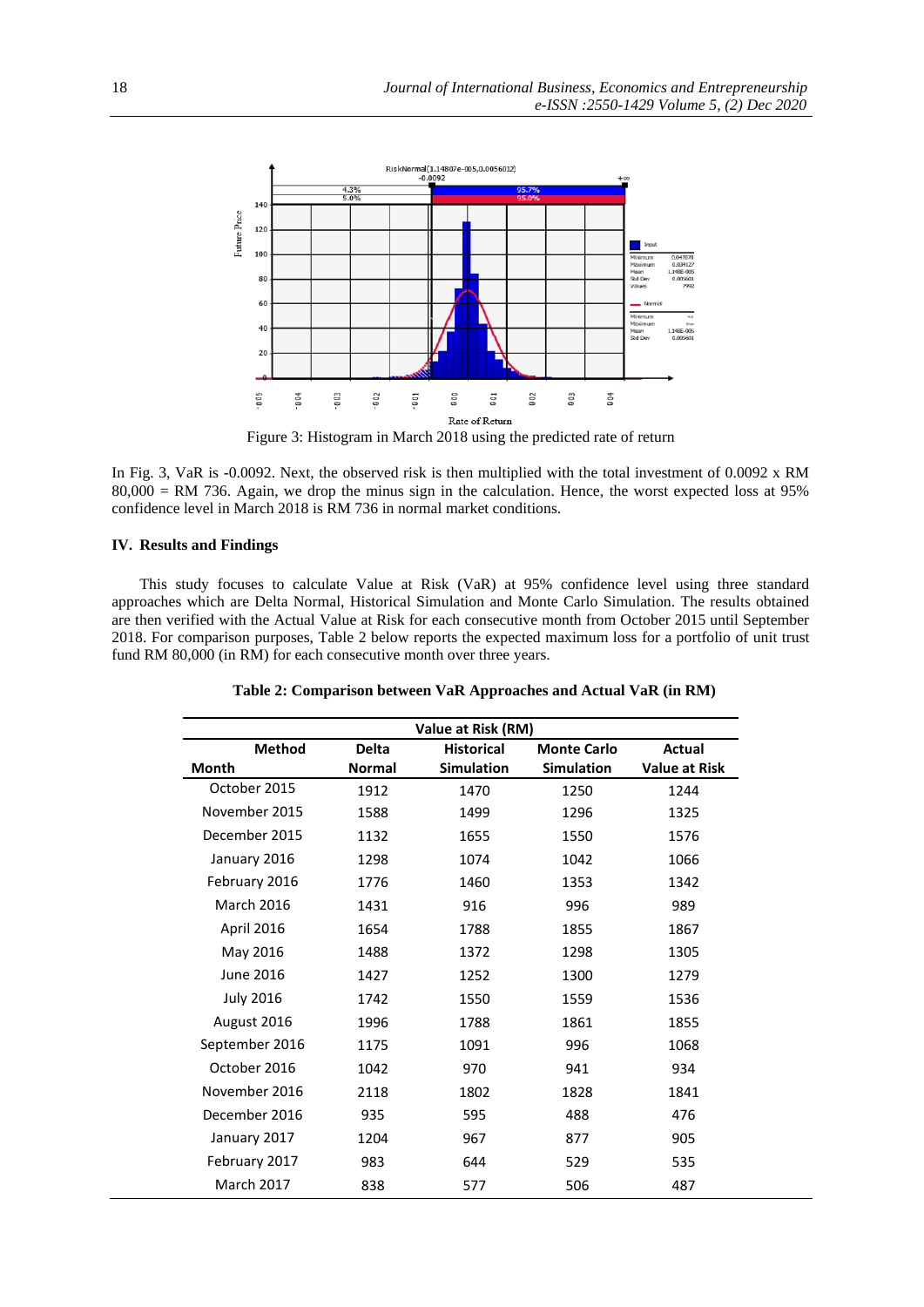| September 2018<br>Average | 1204<br>1,332 | 752<br>1,092 | 584<br>1,060 | 856<br>1,084 |
|---------------------------|---------------|--------------|--------------|--------------|
| August 2018               | 995           | 1040         | 802          | 752          |
| <b>July 2018</b>          | 1206          | 952          | 1109         | 1040         |
| <b>June 2018</b>          | 1454          | 1376         | 1003         | 952          |
| May 2018                  | 1722          | 1896         | 1299         | 1376         |
| <b>April 2018</b>         | 1082          | 1176         | 1904         | 1896         |
| <b>March 2018</b>         | 4648          | 1352         | 736          | 1176         |
| February 2018             | 1479          | 1080         | 1312         | 1352         |
| January 2017              | 703           | 536          | 1048         | 1080         |
| December 2017             | 826           | 984          | 488          | 536          |
| November 2017             | 730           | 456          | 880          | 984          |
| October 2017              | 684           | 640          | 440          | 456          |
| September 2017            | 1616          | 969          | 1500         | 1484         |
| August 2017               | 828           | 487          | 542          | 532          |
| <b>July 2017</b>          | 759           | 929          | 998          | 981          |
| <b>June 2017</b>          | 364           | 538          | 521          | 499          |
| May 2017                  | 698           | 827          | 550          | 534          |
| April 2017                | 1220          | 840          | 932          | 920          |

Alternatively, Fig. 4 below shows a graphical summary of predicted VaR using three main approaches discussed compared with the monthly actual VaR as reported in Table 2.



Figure 4: Comparison between predicted and actual monthly VaR (in RM) for the observed period

Overall results show that Delta Normal has the highest calculated VaR among the three standard approaches discussed almost every month. The average VaR using Delta Normal is RM 1,242. Observed that, the Actual VaR with an average of RM 1,084 lies closely in between Historical Simulation and Monte Carlo Simulation with an average of RM 1,092 and RM 1,071 respectively. Initially, it can be concluded that these two approaches are more accurate than Delta Normal to measure the monthly downside risk of an Islamic unit trust portfolio during the observed period.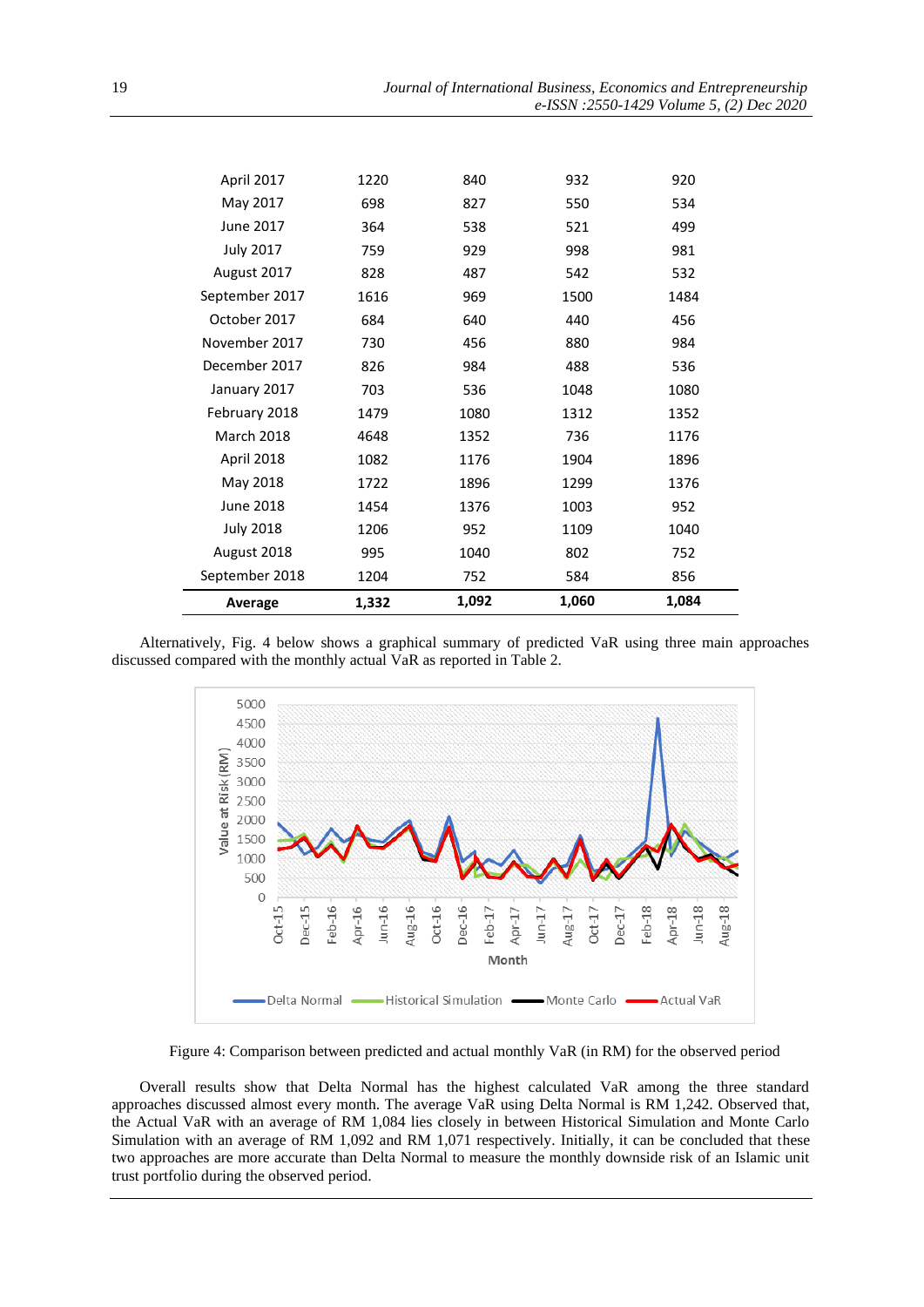To further analyse the performances between Delta Normal, Historical Simulation and Monte Carlo Simulation, the Mean Absolute Percentage Error (MAPE) for each method is calculated. The MAPE usually express accuracy as a percentage and is calculated as follows:

Mean Absolute Percentage Error 
$$
= \left[ \frac{1}{n} \sum_{i=1}^{n} \frac{|a_i - p_i|}{|a_i|} \right] X100
$$
 (7)

where *n* equal to the total number of observations involved,  $a_i$  and  $p_i$  are actual and predicted values, respectively. The scale of the judgement of forecasting the accuracy by using MAPE is illustrated in Table 3 below. The approach with a lower MAPE is expected to produce better results.

**Table 3: A Scale of Judgement of Forecast Accuracy**

| <b>MAPE</b>   | <b>Accuracy</b>     |
|---------------|---------------------|
| $< 10\%$      | Highly accurate     |
| $11\% - 20\%$ | Good forecast       |
| $21\% - 50\%$ | Reasonable forecast |
| $> 51\%$      | Inaccurate forecast |

Table 4 reports Mean Absolute Percentage Error (MAPE) using Equation (7) for each consecutive month over three years. Finally, a comparison of accuracy between these three standard approaches: Delta Normal, Historical Simulation and Monte Carlo Simulation are made.

**Table 4: Comparison of Mean Absolute Percentage Error (MAPE)**

|         |               | <b>MAPE (%)</b>   |                    |  |
|---------|---------------|-------------------|--------------------|--|
| Method  | Delta         | <b>Historical</b> | <b>Monte Carlo</b> |  |
|         | <b>Normal</b> | <b>Simulation</b> | <b>Simulation</b>  |  |
| Average | 39.92         | 19.73             | 4.66               |  |

Based on Table 4 above, Delta Normal approach has the highest average MAPE with 39.92% as compared to Historical Simulation and Monte Carlo Simulation. Due to the existence of fat tails in the distribution of actual returns on most financial assets, this would lead to an underestimation of true VaR since the extreme outcomes occurring much more frequently than would be predicted by the normal distribution assumed previously. Thus, it provides empirical evidence that Delta Normal is the least accurate approach. In contrast, Historical Simulation can be considered more accurate in measuring VaR since the individual average MAPE is approximately 20%. Finally, there is strong evidence to conclude that Monte Carlo is the most accurate in measuring VaR for a portfolio of Islamic unit trust funds because it has the lowest average MAPE, 4.66%.

## **V. Conclusion and Recommendation**

Overall this study has successfully implemented Value at Risk (VaR), a risk measurement technique that considers only negative volatility to determine the maximum loss of an Islamic portfolio of unit trusts. To fulfill the research objectives, this study employs three standard approaches: Delta Normal, Historical Simulation and Monte Carlo Simulation. Based on the results of Mean Absolute Percentage Error (MAPE), Monte Carlo Simulation is proven to be the most precise and accurate method in measuring the downside risk for a portfolio of selected *Shariah*-compliant funds*.* This is in line with Tehrani et.al (2014). Therefore, financial consultants or fund managers are recommended to use VaR as effective parameters in decision making to suits the needs of the risk-averse Muslim that tends to avoid relatively higher risk investments such as stocks, options and futures. In general, this study attempt to expand the literature on the use of VaR, an aspect which is completely ignored for performance reporting in the Malaysian unit trust industry. For future studies, we recommend to increase the sample size, observation period or compare VaR results using numerous approaches available such as GARCH model, EWMA and Extreme Value Theory (EVT) to provide better and more accurate results.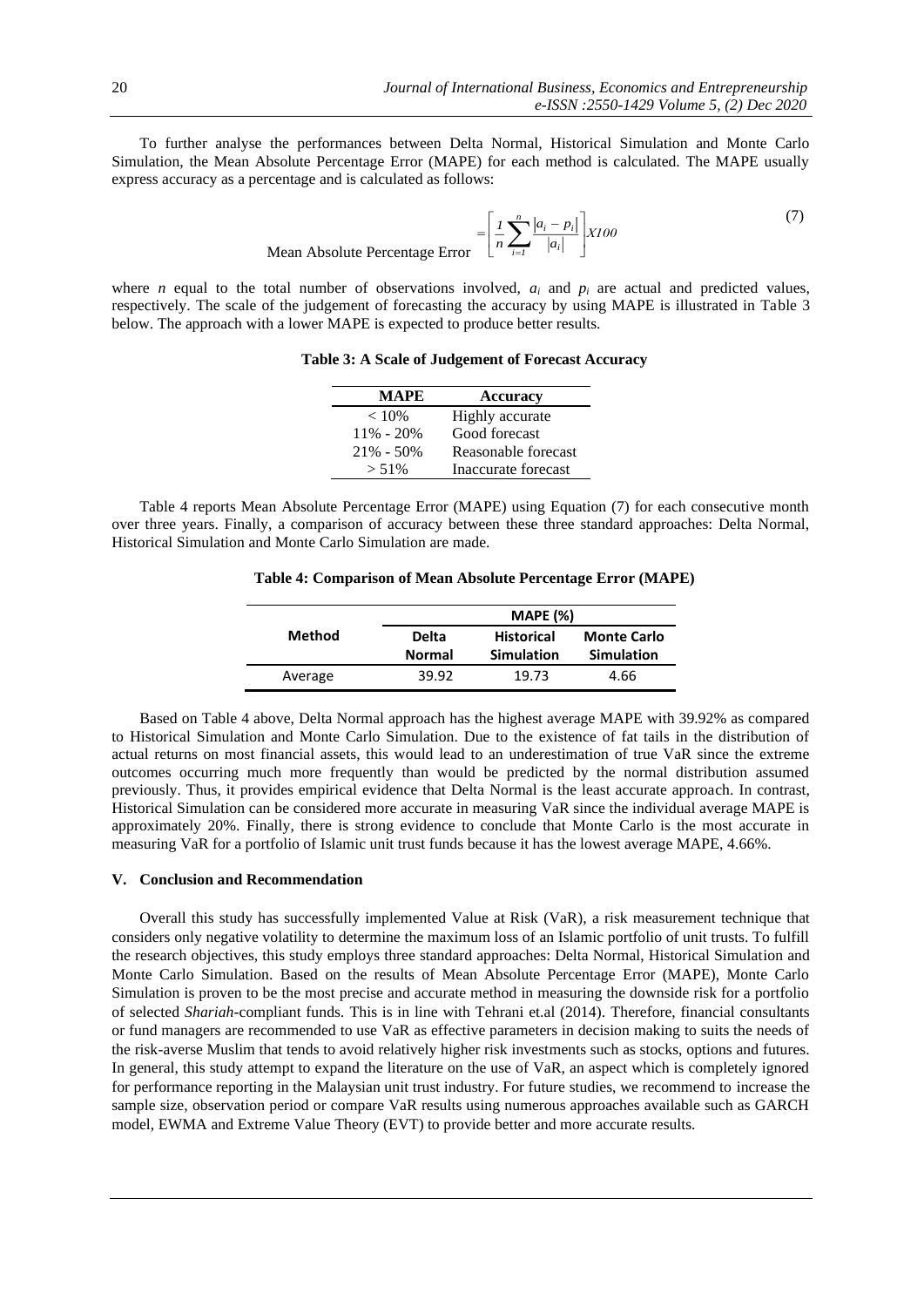# **References**

- Abad, P., Benito, S., & López, C. (2014). A comprehensive review of Value at Risk methodologies. *The Spanish Review of Financial Economics*, *12*(1), 15-32.
- Abdullah, F., Hassan, T., & Mohamad, S. (2007). Investigation of performance of Malaysian Islamic unit trust funds. *Managerial Finance*, *33*(2), 142-153.
- Abdullah, A. R., & Abdullah, N. A. H. (2015). Lipper's rating and the performance of unit trusts in Malaysia. *Studies in Economics and Finance*, *32*(3), 322-339.
- Abdullah, N. A. H., & Shari, A. (2019). A Comparative Analysis of Fixed Income Unit Trust Funds versus Equity Unit Trust Funds in Malaysia. *Asian Academy of Management Journal of Accounting & Finance*, *15*(2), 95-117.
- Ahmad, M., & Haron, R. (2003). *The comparison of performance of Islamic and conventional unit trust funds in Malaysia* (Doctoral dissertation, University Teknologi Mara).
- Amin, F. A. M., Yahya, S. F., Ibrahim, S. A. S., & Kamari, M. S. M. (2018). Portfolio Risk Measurement Based on Value at Risk (VaR). *AIP Conference Proceedings*, *1974*(1), 020012. AIP Publishing LLC.
- Bohdalová, M. (2007). A comparison of Value-at-Risk methods for measurement of the financial risk. *Faculty of Management, Comenius University, Bratislava, Slovakia*, *10*.
- Bashir, M. S. (2011). Performance Evaluation of Malaysian Islamic Unit Trust Funds: A Critical Review. *Journal of Muamalat and Islamic Finance Research*, *8*(1),1-30.
- Bashir, M. S., Nawang, W. R. W. (2011). Islamic and Conventional Unit Trusts in Malaysia: A Performance Comparison. *Journal of Islamic Economics, Banking and Finance*, *113*(455), 1-16.
- Billio, M., & Pelizzon, L. (2000). Value-at-Risk: A multivariate switching regime approach. *Journal of Empirical Finance*, *7*(5), 531-554.
- Carlson, R. S. (1970). Aggregate performance of mutual funds, 1948–1967. *Journal of Financial and Quantitative Analysis*, *5*(1), 1-32.
- Čorkalo, Š. (2011). Comparison of Value at Risk approaches on a stock portfolio. *Croatian Operational Research Review*, *2*(1), 81-90.
- Deb, S. G., & Banerjee, A. (2009). Downside risk analysis of Indian equity mutual funds: A Value at Risk approach. *International Research Journal of Finance and Economics*, *23*, 216-230.
- Elfakhani, S., Hassan, M. K., & Sidani, Y. (2005). Comparative performance of Islamic versus secular mutual funds. *12th Economic Research Forum Conference in Cairo, Egypt*, *53*, 19-21.
- Emmer, S., Kratz, M., & Tasche, D. (2015). What is the best risk measure in practice? A comparison of standard measures. *Journal of Risk*, *18*(2).
- Gallo, J, Apilado, V., & Kolari, J. (1996). Commercial bank mutual fund activities: Implications for bank risk and profitability. *Journal of Banking and Finance*, *20*, 1775-1791.
- Jaaman, S. H. H., Lam, W. H., & Isa, Z. (2011). Different Downside Risk Approaches in Portfolio Optimisation. *Journal of Quality Measurement and Analysis JQMA*, *7*(1), 77-84.
- Jorion, P. (2007). *Value at Risk: The New Benchmark for Managing Financial Risk (3rd ed.)*. NY: McGraw-Hill Professional.
- Jensen, M. C. (1968). The performance of mutual funds in the period 1945–1964. *The Journal of Finance*, *23*(2), 389-416.
- Linsmeier, T. J., & Pearson, N. D. (2000). Value at Risk. *Financial Analysts Journal*, *56*(2), 47-67.
- Leong. K. H., & Aw, M. W. (1997). Measuring unit trust fund performance using different benchmarks. *Capital Markets Review*, *5*(2), 27-44.
- Low, S. W. (2007). Malaysian unit trust funds' performance during up and down market conditions: A comparison of market benchmark. *Managerial Finance*. *33*(2), 154-166.
- Low, S. W., Ghazali, N. A. (2005). An evaluation of the market-timing and security-selection performance of mutual funds: The case of Malaysia. *International Journal of Management Studies*, 12(1), 97-115.
- Low, S. W., & Ghazali, N. A. (2007). The price linkages between Malaysian unit trust funds and the stock market. *Managerial Finance*. *33*(2). 89-101.
- McDonald, J. G. (1974), Objectives and Performance of Mutual Funds. *Journal of Financial and Quantitative Analysis*, *9*(3), 311-333.
- Mansor, F., & Bhatti, M. I. (2011). Risk and return analysis on performance of the Islamic mutual funds: Evidence from Malaysia. *Global Economy and Finance Journal*, *4*(1), 19-31.
- Mohamad, S., & Nassir, A. M. (1995). The Performance of Unit Trust in Malaysia: Some Evidence. *Capital Markets Review*, *3*(2), 51-69.